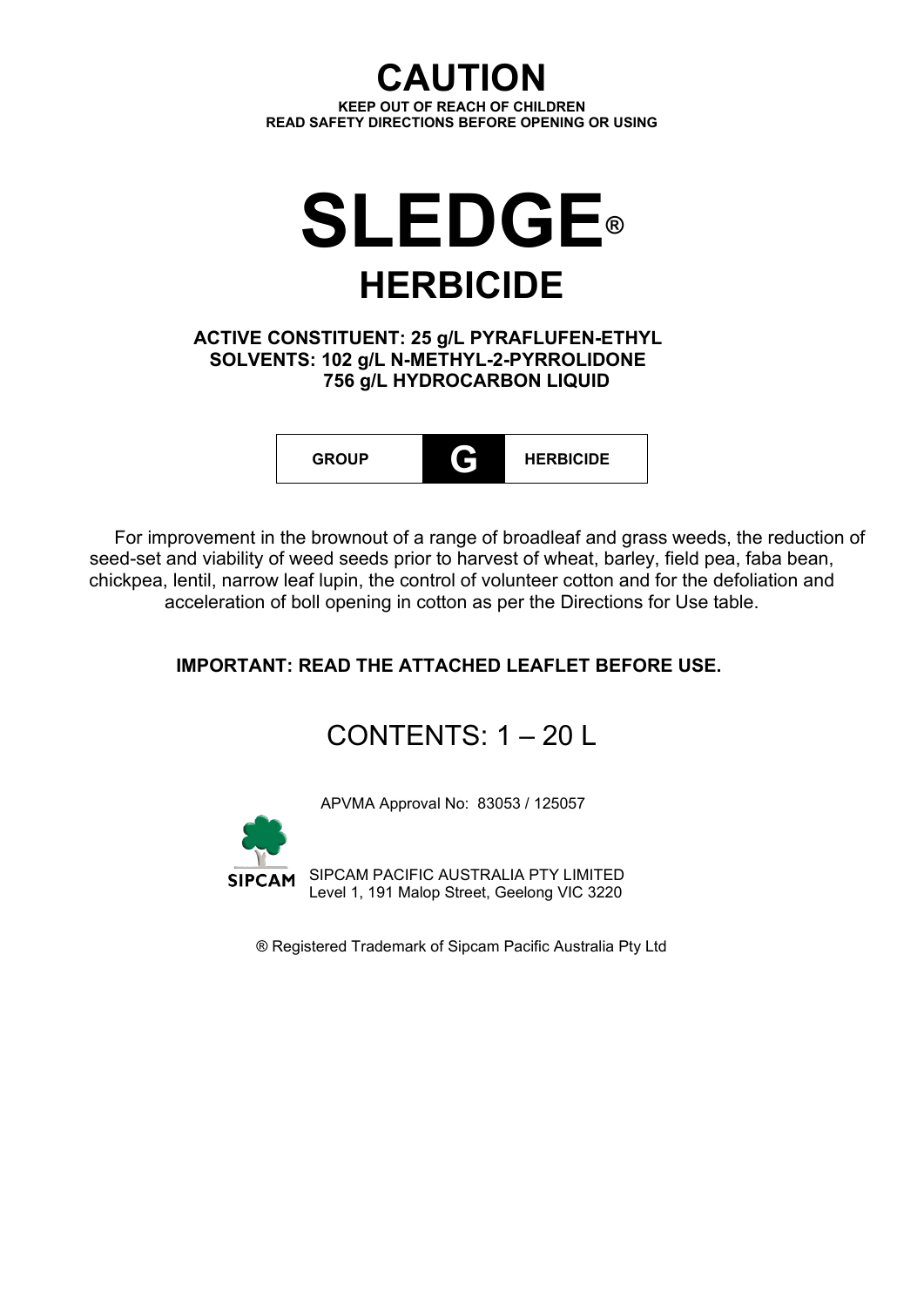#### **SLEDGE HERBICIDE**

#### **STORAGE AND DISPOSAL**

Store in the closed, original container in a cool, well ventilated area. Do NOT store for prolonged periods in direct sunlight. Triple rinse containers before disposal. Add rinsings to the spray tank. Do NOT dispose of undiluted chemicals on site. If recycling, replace cap and return clean containers to recycler or designated collection point. If not recycling, break, crush or puncture and deliver empty packaging to an approved waste management facility. If an approved waste management facility is not available, bury the empty packaging 500 mm below the surface in a disposal pit specifically marked and set up for this purpose clear of waterways, desirable vegetation and tree roots, in compliance with relevant Local, State or Territory government regulations. DO NOT burn empty containers or product.

#### **SAFETY DIRECTIONS**

Harmful if inhaled. Will damage eyes. Will irritate the skin. Avoid contact with eyes and skin. Do not inhale spray mist. If product on skin, immediately wash area with soap and water. When using together with other products, consult their label safety directions. When opening the container and preparing the spray, wear cotton overalls buttoned to the neck and wrist (or equivalent clothing) and a washable hat, elbow-length chemical resistant gloves and face shield or goggles. Wash hands after use. After each day's use, wash gloves, face shield or goggles and contaminated clothing.

#### **FIRST AID**

If poisoning occurs, contact a doctor or Poisons Information Centre. Phone Australia 13 11 26. If swallowed, do NOT induce vomiting. If in eyes wash out immediately with water.

#### **SAFETY DATA SHEET**

For further information, refer to the Safety Data Sheet (SDS), which is available from the supplier or from our web site, www.sipcam.com.au.

#### **NOTICE TO BUYER**

This product must be used in accordance with the directions for use. Where this product is not a good of a kind ordinarily acquired for personal, domestic or household use or consumption under the Australian Consumer Law, Sipcam's liability for any direct, indirect or consequential loss which you incur, including, without limitation, loss or damage to crop, loss of equipment, property damage, personal injury or death is limited, at Sipcam's option, to the replacement of the product or the supply of an equivalent product. By opening this package, you agree to be bound by these terms. If you do not agree to these terms, please return the entire unopened package intact to Sipcam or the place in which you purchased this product for a full refund.

#### **Batch No: Date of Manufacture:**

**This product is NOT a Dangerous Good under the Australian Code for the transport of Dangerous Goods by road and rail. For specialist advice in emergency only, call 1800 033 111 all hours, Australia wide**



#### **G.H.S. STATEMENTS**

**HAZARDS** H304 May be fatal if swallowed and enters airways. H335 May cause respiratory irritation. H360: May damage fertility or the unborn child.

**RESPONSE** P301+ P330 IF SWALLOWED Rinse mouth. P331 Do NOT induce vomiting. P332+ P337+P313 If skin irritation occurs or if eye irritation persists: Get medical advice/attention. P305+P351+P338 IF IN EYES: Rinse cautiously with water for several minutes. Remove contact lenses, if present and easy to do. Continue rinsing.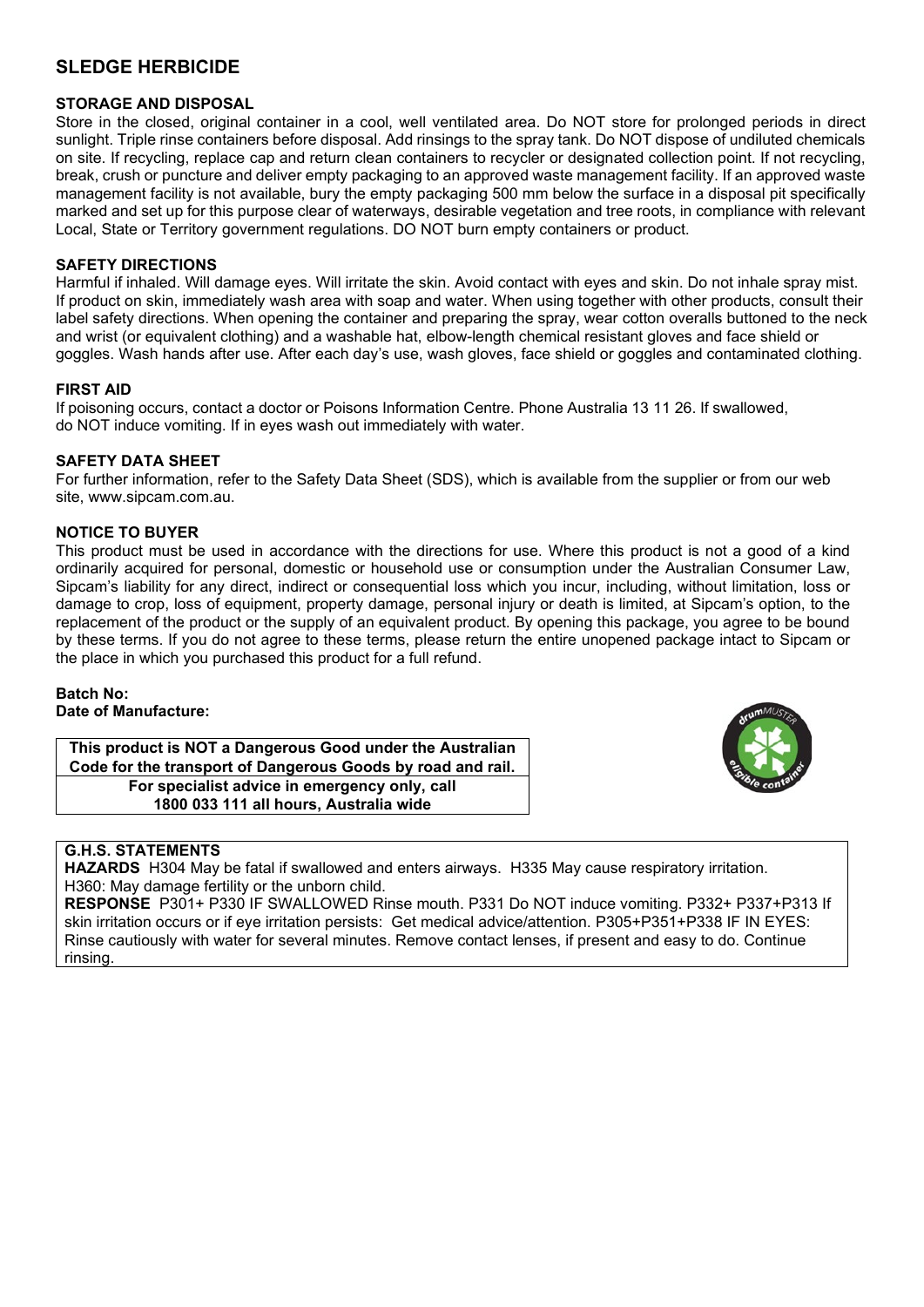# **CAUTION KEEP OUT OF REACH OF CHILDREN READ SAFETY DIRECTIONS BEFORE OPENING OR USING**

# **SLEDGE® HERBICIDE**

**ACTIVE CONSTITUENT: 25 g/L PYRAFLUFEN-ETHYL SOLVENTS: 102 g/L N-METHYL-2-PYRROLIDONE 756 g/L HYDROCARBON LIQUID**



For improvement in the brownout of a range of broadleaf and grass weeds, the reduction of seed-set and viability of weed seeds prior to harvest of wheat, barley, field pea, faba bean, chickpea, lentil, narrow leaf lupin, the control of volunteer cotton and for the defoliation and acceleration of boll opening in cotton as per the Directions for Use table.

# **IMPORTANT: READ THIS LEAFLET BEFORE USE.**

APVMA Approval No: 83053/125057



SIPCAM PACIFIC AUSTRALIA PTY LIMITED Level 1, 191 Malop Street, Geelong VIC 3220

**SIPCAM** 

® Registered Trademark of Sipcam Pacific Australia Pty Ltd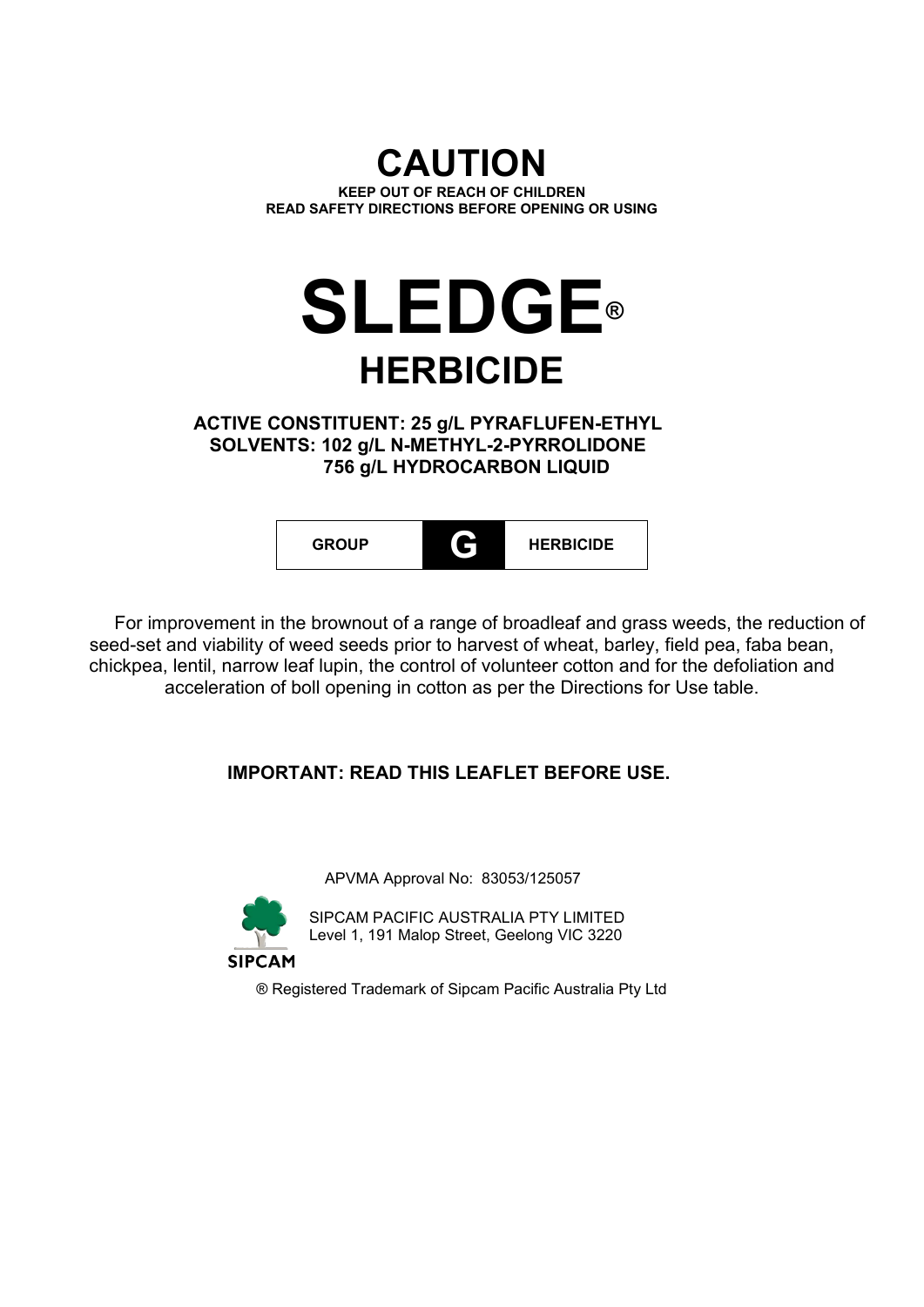## **DIRECTIONS FOR USE:**

#### **RESTRAINTS:**

**DO NOT** apply if rain is expected within 2 hours. **DO NOT** apply by a vertical sprayer DO NOT apply to wheat and barley after BBCH83 For PROFESSIONAL use only

#### **SPRAY DRIFT RESTRAINTS**

Specific definitions for terms used in this section of the label can be found at apvma.gov.au/spray drift.

DO NOT allow bystanders to come into contact with the spray cloud.

DO NOT apply in a manner that may cause an unacceptable impact to native vegetation, agricultural crops, landscaped gardens and aquaculture production, or cause contamination of plant or livestock commodities, outside the application site from spray drift. The buffer zones in the relevant buffer zone tables below provide guidance but may not be sufficient in all situations. Wherever possible, correctly use application equipment designed to reduce spray drift and apply when the wind direction is away from these sensitive areas.

DO NOT apply unless the wind speed is between three and 20 kilometres per hour at the application site during the time of application.

DO NOT apply if there are hazardous surface temperature inversion conditions present at the application site during the time of application. Surface temperature inversion conditions exist most evenings one to two hours before sunset and persist until one to two hours after sunrise.

DO NOT apply by a boom sprayer unless the following requirements are met:

- spray droplets are not smaller than a MEDIUM spray droplet size category

- minimum distances between the application site and downwind sensitive areas are observed (see 'Mandatory buffer zones' section of the following table titled "Buffer zones for boom sprayers").

| <b>Situation</b>                             | <b>Boom height</b><br>above the target | <b>Mandatory downwind buffer zones</b> |                                                                      |
|----------------------------------------------|----------------------------------------|----------------------------------------|----------------------------------------------------------------------|
|                                              | canopy                                 | <b>Natural aquatic</b><br>areas        | <b>Vegetation areas</b>                                              |
| Sledge Herbicide up to<br>400 mL/ha          | 0.5 m or lower                         | l5 metres                              | 20 metres                                                            |
|                                              | 1.0 m or lower                         | 30 metres                              | 60 metres                                                            |
| Sledge Herbicide up to<br>200 mL/ha          | 0.5 m or lower                         | 0 metres                               | 10 metres                                                            |
|                                              | 1.0 m or lower                         | 15 metres                              | 40 metres                                                            |
| Tank mix with<br>ethephon                    | $0.5m$ or lower                        | 0 metres                               | 20 metres                                                            |
|                                              | 1.0 m or lower                         | 15 metres                              | 60 metres                                                            |
| Tank mix with<br>glyphosate prior to         | 0.5 m or lower                         | l0 metres                              | 110 metres                                                           |
| sowing or starting a<br>fallow               | 1.0 m or lower                         | 15 metres                              | 350 metres                                                           |
| Tank mix with<br>glyphosate in pulses        | 0.5 m or lower                         | 0 metres                               | 80 metres                                                            |
|                                              | 1.0 m or lower                         | 15 metres                              | 240 metres                                                           |
| Tank mix with paraquat<br>prior to sowing or | $0.5m$ or lower                        | 25 metres                              | 140 metres                                                           |
| starting a fallow                            |                                        |                                        | DO NOT apply at boom heights exceeding 0.5 m above the target canopy |
| Tank mix with paraquat<br>in pulses          | 0.5 m or lower                         | 10 metres                              | 50 metres                                                            |
|                                              | 1.0 m or lower                         | 30 metres                              | 140 metres                                                           |

#### **Buffer zones for boom sprayers**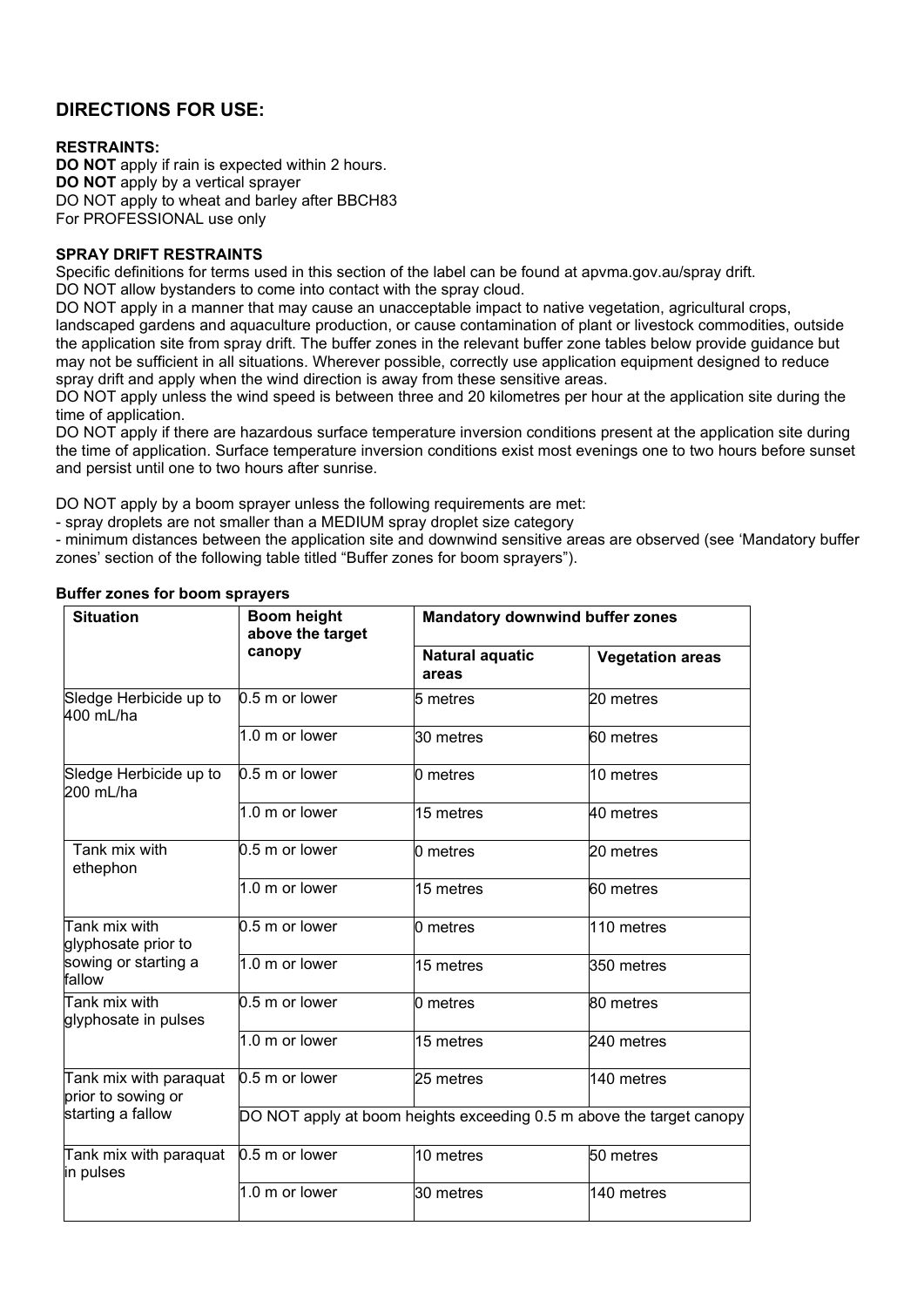DO NOT apply by aircraft unless the following requirements are met:

• Spray droplets are not smaller than a MEDIUM spray droplet size category.

• For maximum release height above the target canopy of 3 metres or 25 per cent of wingspan or 25 per cent of rotor diameter, whichever is the greatest, minimum distances between the application site and downwind sensitive areas are observed (see the following table titled 'Buffer zones for aircraft')

#### Buffer zones for aircraft

| <b>Situation</b>                                                       | Type of aircraft | <b>Mandatory downwind buffer zones</b> |                         |
|------------------------------------------------------------------------|------------------|----------------------------------------|-------------------------|
|                                                                        |                  | <b>Natural aquatic</b><br>areas        | <b>Vegetation areas</b> |
| Sledge Herbicide up to<br>400 mL/ha                                    | Fixed-wing       | 110 metres                             | 275 metres              |
|                                                                        | Helicopter       | 85 metres                              | 180 metres              |
| Sledge Herbicide up to<br>200 mL/ha                                    | Fixed-wing       | 65 metres                              | 160 metres              |
|                                                                        | Helicopter       | 55 metres                              | 120 metres              |
| Tank mix with<br>ethephon                                              | Fixed-wing       | 65 metres                              | 275 metres              |
|                                                                        | Helicopter       | 55 metres                              | 180 metres              |
| Tank mix with<br>glyphosate prior to<br>sowing or starting a<br>fallow |                  | DO NOT apply by aircraft               |                         |
| Tank mix with<br>glyphosate in pulses                                  |                  | DO NOT apply by fixed-wing aircraft    |                         |
|                                                                        | Helicopter       | 55 meters                              | 700 metres              |
| Tank mix with paraquat<br>prior to sowing or<br>starting a fallow      |                  | DO NOT apply by aircraft               |                         |
| Tank mix with paraquat<br>in pulses                                    |                  | DO NOT apply by aircraft               |                         |

#### **Specific Spray Drift Restraints for tank mix of thidiazuron with SLEDGE:**

DO NOT apply by a boom sprayer unless the following requirements are met:

- spray droplets are not smaller than a COARSE spray droplet size category

- minimum distances between the application site and downwind sensitive areas are observed (see

the following section titled 'Buffer zones for tank mix of thidiazuron with SLEDGE').

DO NOT apply by aircraft unless the following requirements are met:

• Spray droplets are not smaller than a COARSE spray droplet size category.

• For maximum release height above the target canopy of 3 metres or 25 per cent of wingspan or 25 per cent of rotor diameter, whichever is the greatest, minimum distances between the application site and downwind sensitive areas are observed (see the following section titled 'Buffer zones for tank mix of thidiazuron with SLEDGE')

**BUFFER ZONES for tank mix of thidiazuron with SLEDGE:** DO NOT apply if there are sensitive crops, gardens, landscaping vegetation, protected native vegetation or protected animal habitat downwind from the application area and within the mandatory no-spray zones shown in the table below. For aerial application

| Wind speed range at time of       | Downwind mandatory no-spray | <b>Fixed-wing Helicopter</b> |
|-----------------------------------|-----------------------------|------------------------------|
| application                       | zone                        |                              |
| from 3 to 8 kilometres per hour   | 200 metres                  | 120 metres                   |
| from 8 to 14 kilometres per hour  | 250 metres                  | 180 metres                   |
| from 14 to 20 kilometres per hour | 300 metres                  | 180 metres                   |

For ground application

from 3 to 20 kilometres per hour 20 metres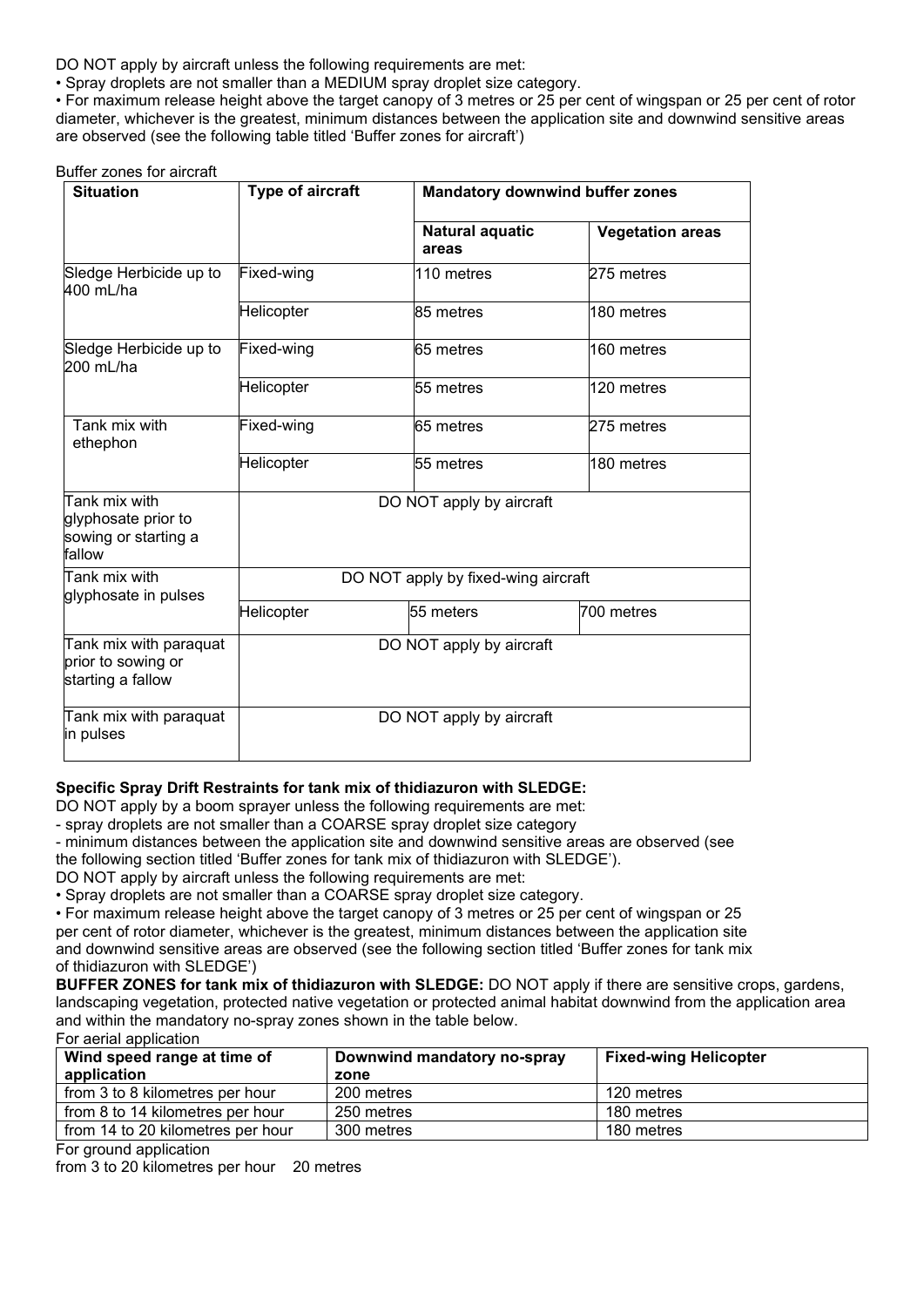| Crop/            | <b>Weeds Controlled</b> | Rate/ha                 | <b>Critical Comments</b>                                                                            |
|------------------|-------------------------|-------------------------|-----------------------------------------------------------------------------------------------------|
| <b>Situation</b> |                         |                         |                                                                                                     |
| Prior to         | Annual ryegrass         | 50-100 mL               | Use the higher rate of SLEDGE on larger weeds and for                                               |
| sowing           | <b>Barley grass</b>     | plus                    | faster brown-out.                                                                                   |
| winter           | Caltrop                 | recommended             |                                                                                                     |
| crops or         | Canola                  | label rate of           | Refer to the Raze or Inferno product label and select a                                             |
| starting a       | Capeweed                | Raze or other           | rate of glyphosate or paraquat suitable for the conditions                                          |
| winter           | Deadnettle              | glyphosate              | and weed size in each situation.                                                                    |
| fallow           | Dwarf amaranth          | product                 |                                                                                                     |
|                  | Erodium/Storksbill      | <b>OR</b>               | Apply to actively growing weeds at the 2-6 leaf stage.                                              |
|                  | Fat hen                 | plus                    | Visible symptoms of brownout will take 2-7 days to                                                  |
|                  | Heliotrope (common /    | recommended             | develop                                                                                             |
|                  | blue / potato weed)     | label rate of           |                                                                                                     |
|                  | Lesser loosestrife      | Inferno or              | Application to old, hardened or stressed weeds and in                                               |
|                  | Marshmallow             | other paraquat          | harsh environmental conditions such as high temperatures                                            |
|                  | Oats                    | product                 |                                                                                                     |
|                  |                         |                         | and low soil moisture may not result in adequate control.                                           |
|                  | Prickly lettuce         |                         |                                                                                                     |
|                  | Sow thistle (milk       |                         | To ensure uptake of SLEDGE do not sow crops for at                                                  |
|                  | thistle)                |                         | least 1 hour after application. Always refer to the                                                 |
|                  | Subterranean clover     |                         | appropriate companion product label in case a longer re-                                            |
|                  | Tree hogweed            |                         | crop sowing period is required.                                                                     |
|                  | (Polygonum patulum)     |                         |                                                                                                     |
|                  | Veronica (Veronica      |                         | On summer fallows, the addition of an adjuvant such as                                              |
|                  | $sp.$ )                 |                         | HOTUP# or HASTEN# may improve results. Refer to the                                                 |
|                  | <b>Wild Radish</b>      |                         | adjuvant label for rates and mixing instructions.                                                   |
|                  | Wireweed/Hogweed        |                         |                                                                                                     |
| Prior to         | Any of the weeds listed | 80-160 mL               |                                                                                                     |
| sowing           | above plus:-            | plus                    |                                                                                                     |
| summer           | Afghan melon            | recommended             |                                                                                                     |
| crops or         | (Citrullus lanatus)     | label rate of           |                                                                                                     |
| starting a       | Prickly paddy melon     | Raze or other           |                                                                                                     |
| summer           | (Cucumis myriocarpus)   | glyphosate              |                                                                                                     |
| fallow           |                         | product                 |                                                                                                     |
|                  |                         | <b>OR</b>               |                                                                                                     |
|                  |                         | plus                    |                                                                                                     |
|                  |                         | recommended             |                                                                                                     |
|                  |                         | label rate of           |                                                                                                     |
|                  |                         | Inferno or              |                                                                                                     |
|                  |                         | other paraquat          |                                                                                                     |
|                  |                         | product                 |                                                                                                     |
|                  | Volunteer cotton        |                         | Application to old, hardened or stressed weeds and in                                               |
|                  | (including Roundup      |                         | harsh environmental conditions such as high<br>temperatures and low soil moisture may not result in |
|                  | Ready cotton)           |                         | adequate control.                                                                                   |
|                  |                         |                         | To ensure uptake of SLEDGE do not sow crops for at                                                  |
|                  |                         |                         | least 1 hour after application. Always refer to the                                                 |
|                  |                         |                         | appropriate companion product label in case a longer re-                                            |
|                  |                         |                         | crop sowing period is required.                                                                     |
|                  |                         |                         | Apply by ground rig only. Good spray coverage is                                                    |
|                  |                         |                         | essential.                                                                                          |
|                  |                         | $100mL + 1.5L$          | Apply to cotton from seedling to the 10 leaf stage                                                  |
|                  |                         | Inferno or              |                                                                                                     |
|                  |                         | other                   |                                                                                                     |
|                  |                         |                         |                                                                                                     |
|                  |                         | paraquat                |                                                                                                     |
|                  |                         | product<br>100-200 mL + |                                                                                                     |
|                  |                         |                         | Use when targeting volunteer cotton seedlings up to the 4                                           |
|                  |                         | 2L DC Tron<br>Cotton    | leaf growth stage.                                                                                  |
|                  |                         |                         | Use the higher rate for larger cotton plants or when the                                            |
|                  |                         | OR 1L Hasten            | target population is high.                                                                          |
|                  |                         | 200-400 mL +            | Use when targeting weeds from the $5 - 8$ leaf stage, or                                            |
|                  |                         | 2L                      | when the targeted population is high.                                                               |
|                  |                         | DC Tron                 |                                                                                                     |
|                  |                         | Cotton                  |                                                                                                     |
|                  |                         | OR 1L Hasten            |                                                                                                     |
|                  |                         |                         |                                                                                                     |
|                  |                         |                         |                                                                                                     |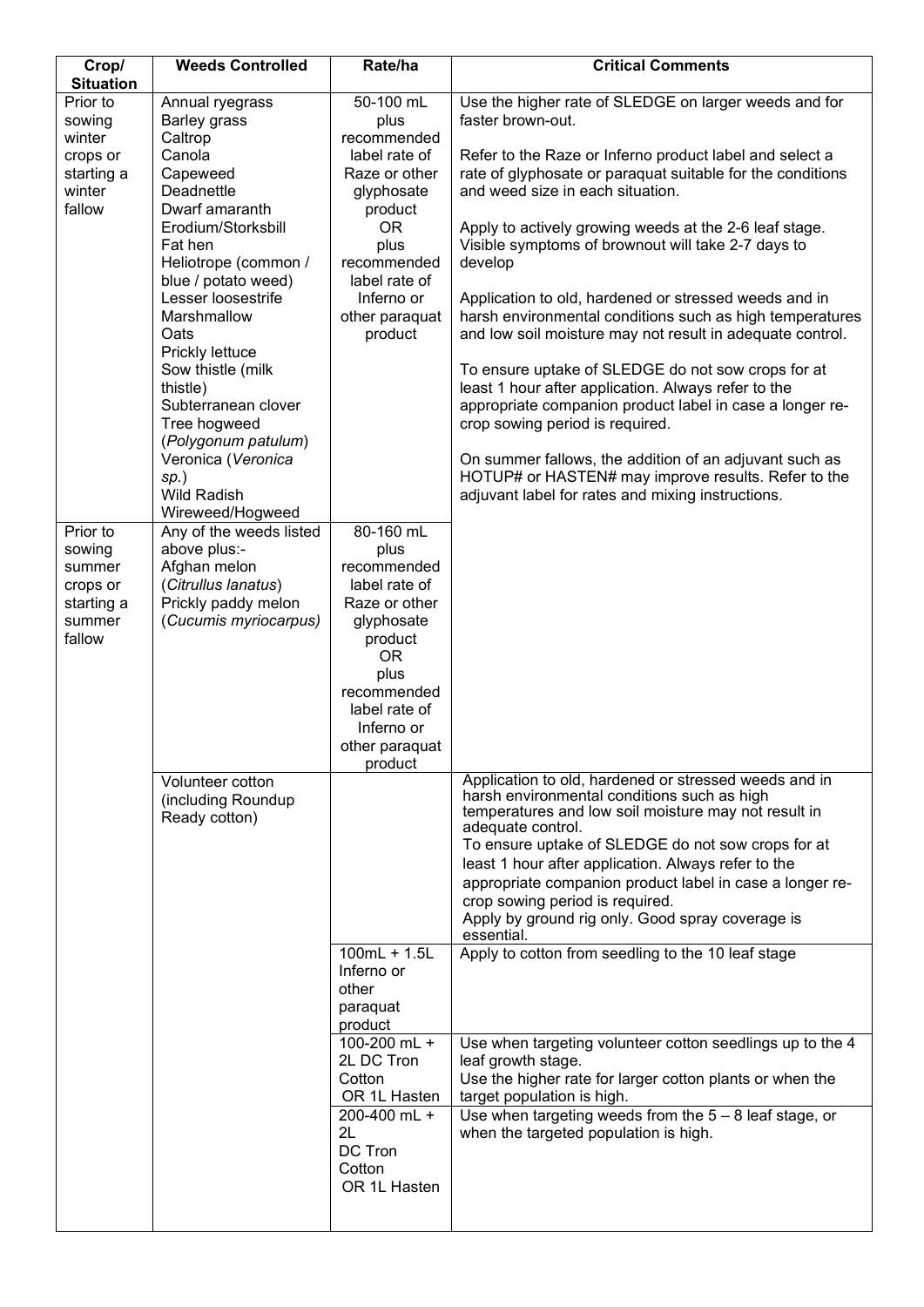| Crop/<br><b>Situation</b>                                                                                                 | <b>Use</b>                                                                                                                                                                                                                                                                                                                                                        | Rate/ha                                                                                                                                                                                                      | <b>Critical Comments</b>                                                                                                                                                                                                                                                                                                                                                                                                                                                                                                                                                                                                                                                                                  |
|---------------------------------------------------------------------------------------------------------------------------|-------------------------------------------------------------------------------------------------------------------------------------------------------------------------------------------------------------------------------------------------------------------------------------------------------------------------------------------------------------------|--------------------------------------------------------------------------------------------------------------------------------------------------------------------------------------------------------------|-----------------------------------------------------------------------------------------------------------------------------------------------------------------------------------------------------------------------------------------------------------------------------------------------------------------------------------------------------------------------------------------------------------------------------------------------------------------------------------------------------------------------------------------------------------------------------------------------------------------------------------------------------------------------------------------------------------|
| Pre-harvest<br>application<br>in Wheat<br>and Barley                                                                      | For the reduction of<br>seed set and viability<br>of weed seeds<br>including<br>Indian hedge mustard<br>(Sisymbrium<br>orientale),<br>Sowthistle/ Milk thistle<br>(Sonchus oleraceus),<br>Prickly lettuce<br>(Lactuca serriola),<br>Turnip weed<br>(Rapistrum rugosum),<br><b>Wild Radish</b><br>(Raphanus<br>raphanistrum)                                       | 200mL                                                                                                                                                                                                        | Aim to spray weeds at full flower but not before crop<br>growth stage Z71 (BBCH 71) - watery ripe, when first<br>grains have reached half their final size.<br>If regrowth & flowering occurs a second application of 200<br>mL/ha may be applied. This should be at least 14 days<br>after the first application.                                                                                                                                                                                                                                                                                                                                                                                        |
| Pre-harvest<br>application<br>in<br>chickpea,<br>faba bean,<br>field pea,<br>lentil and<br>lupin<br>(narrow<br>leaf only) | To improve harvest<br>efficiency and for the<br>reduction of seed-set<br>and viability of weed<br>seeds including-<br>Indian hedge mustard<br>(Sisymbrium<br>orientale),<br>Sowthistle/ Milk thistle<br>(Sonchus oleraceus),<br>Prickly lettuce<br>(Lactuca serriola),<br>Turnip weed<br>(Rapistrum rugosum),<br><b>Wild Radish</b><br>(Raphanus<br>raphanistrum) | 200mL                                                                                                                                                                                                        | Aim to spray weeds at full flower. The crop should have at<br>least reached the minimum level of maturity specified for<br>each crop but no less than 14 days before harvest.<br>Refer to the CROP SAFETY section of this label for the<br>minimum stage of maturity for each crop.                                                                                                                                                                                                                                                                                                                                                                                                                       |
|                                                                                                                           | The addition of Sledge<br>to paraquat or<br>glyphosate may<br>improve weed control<br>and reduction of seed<br>set and viability of<br>weed seeds, as listed<br>above. May also assist<br>with harvest efficiency.                                                                                                                                                | 200mL plus<br>recommended<br>label rate of<br>Raze or other<br>glyphosate<br>product<br>(except lupin)<br><b>OR</b><br>200mL plus<br>recommended<br>label rate of<br>Inferno or<br>other paraquat<br>product | Aim to spray weeds at full flower for maximum seed set<br>reduction. Refer to the relevant sections of the Raze or<br>Inferno product label to establish the minimum stage of<br>maturity for each crop and application rate. Do not apply<br>less than 14 days before harvest.                                                                                                                                                                                                                                                                                                                                                                                                                           |
| Cotton                                                                                                                    | First pass defoliation<br>and acceleration of<br>boll opening                                                                                                                                                                                                                                                                                                     | 80mL plus 1 to<br>2L ethephon<br>(720g/L<br>product) plus<br>1L D-C-TRON<br>Cotton or 0.5L<br>of HASTEN                                                                                                      | Always apply as a tank mixture with ethephon and D-C-<br>TRON Cotton or HASTEN. Apply when the last<br>harvestable boll is physiologically mature. For the best<br>results use sufficient spray volume to achieve thorough<br>and uniform coverage of leaves and bolls. Use the higher<br>rates of ethephon when the crop canopy is denser and for<br>greater enhancement of boll opening. A follow up<br>application of Sledge and / or boll opener may be required<br>for complete defoliation and boll opening. Leaf<br>desiccation may be observed during the defoliation<br>process. Some desiccated leaf may be retained. Do NOT<br>mix with ethephon product before reading the ethephon<br>label. |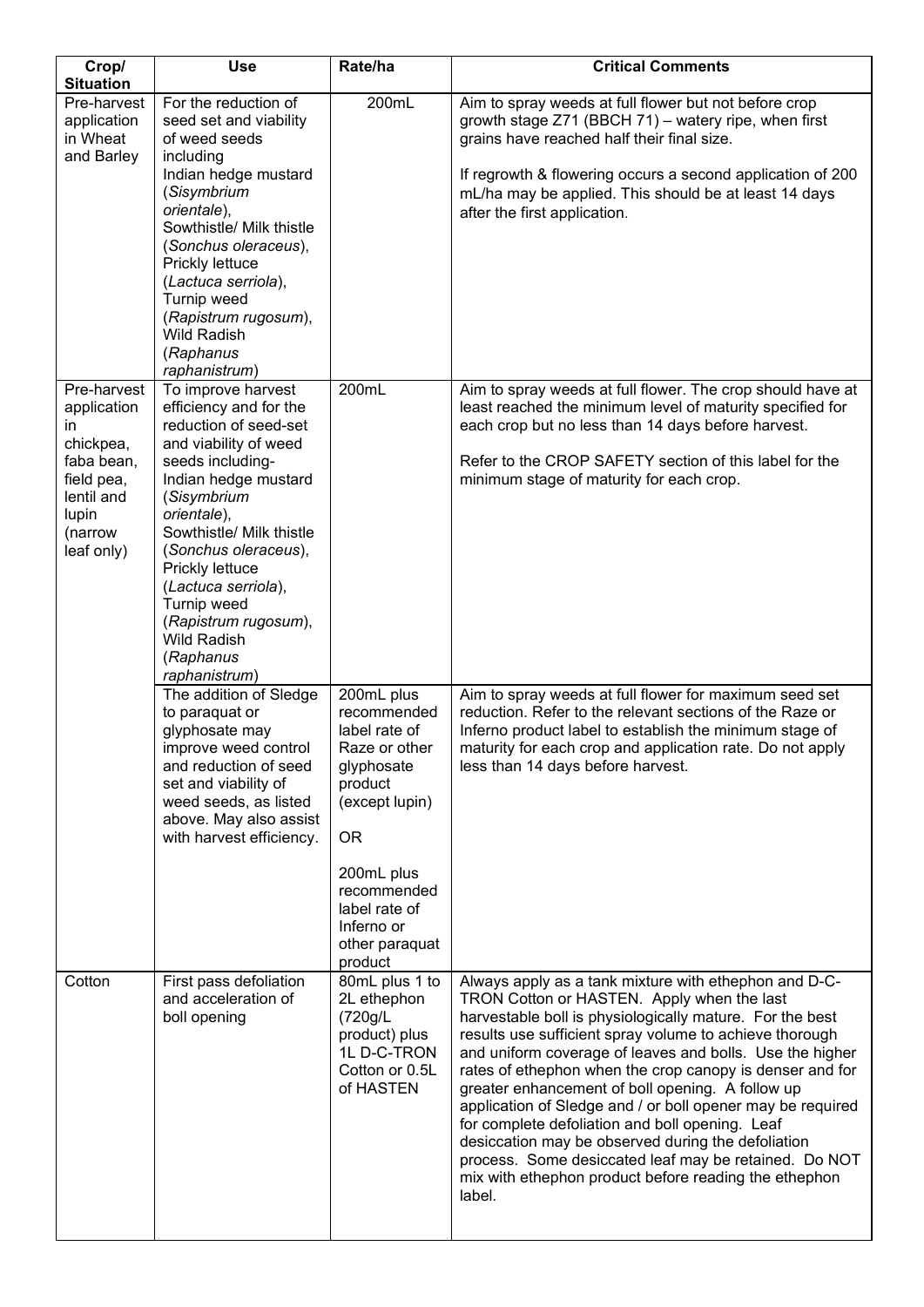| Crop/<br><b>Situation</b>      | <b>Use</b>                                                        | Rate/ha                                                                                                                                                                                         | <b>Critical Comments</b>                                                                                                                                                                                                                                                                                                                                                                                                                                                                                                                                                                                                                                                                                                                                                                                                                                                                                                                             |
|--------------------------------|-------------------------------------------------------------------|-------------------------------------------------------------------------------------------------------------------------------------------------------------------------------------------------|------------------------------------------------------------------------------------------------------------------------------------------------------------------------------------------------------------------------------------------------------------------------------------------------------------------------------------------------------------------------------------------------------------------------------------------------------------------------------------------------------------------------------------------------------------------------------------------------------------------------------------------------------------------------------------------------------------------------------------------------------------------------------------------------------------------------------------------------------------------------------------------------------------------------------------------------------|
| Cotton<br>(cont <sup>d</sup> ) | Second pass<br>defoliation and<br>acceleration of boll<br>opening | 40mL plus 1 to<br>2L ethephon<br>(720g/L<br>product) plus<br>1L D-C-TRON<br>Cotton or 0.5L<br><b>HASTEN</b>                                                                                     | If required, apply following a first pass application of<br>80mL/ha Sledge. Always apply as a tank mixture with<br>ethephon and D-C-TRON Cotton or HASTEN. For best<br>results use sufficient spray volume to achieve thorough<br>and uniform coverage of leaves and bolls. Use the higher<br>rates of ethephon for greater enhancement of boll<br>opening. Leaf desiccation may be observed during the<br>defoliation process. Some desiccated leaf may be<br>retained. Do NOT mix with the ethephon product before<br>reading the ethephon label.                                                                                                                                                                                                                                                                                                                                                                                                  |
|                                | For defoliation<br>and acceleration<br>of boll opening            | 40mL plus<br>100mL of<br>thidiazuron<br>500g/L plus 1<br>to 2L ethephon<br>$(720g/L)$ plus<br>1 <sub>L</sub><br>D-C-TRON*<br>Cotton or 0.5L<br>of HASTEN*<br>or<br>0.5 L Canopy*<br>Insecticide | Always apply as a tank mixture with<br>thidiazuron and ethephon plus D-C-TRON<br>Cotton, HASTEN or Canopy Insecticide. Apply when the<br>last harvestable boll is physiologically mature. For the best<br>results use sufficient spray volume to achieve thorough<br>and uniform coverage of leaves and bolls. Use the higher<br>rates of ethephon when the crop canopy is denser and for<br>greater enhancement of boll opening. A repeat application<br>may be required for complete defoliation and boll opening.<br>Leaf desiccation may be observed during the defoliation<br>process. Some desiccated leaf may be retained.<br>DO NOT apply this tank mix under cold conditions (night<br>temperatures below 12°C and/or mean day/night<br>temperatures below 18 <sup>0</sup> C).<br>DO NOT apply if rain is expected within 24 hours<br>DO NOT apply this tank mix following application of<br>sodium chlorate, magnesium chlorate or diquat. |

#### **NOT TO BE USED FOR ANY PURPOSE, OR IN ANY MANNER, CONTRARY TO THIS LABEL UNLESS AUTHORISED UNDER APPROPRIATE LEGISLATION.**

#### **WITHHOLDING PERIOD:**

Harvest

Cotton: DO NOT HARVEST FOR 7 DAYS AFTER APPLICATION. Wheat and Barley: NOT REQUIRED WHEN USED AS DIRECTED Pulse crops: DO NOT HARVEST GRAIN FOR 14 DAYS AFTER APPLICATION

#### Grazing

Cotton: DO NOT FEED, OR ALLOW TREATED COTTON TRASH OR STUBBLE TO BE FED TO LIVESTOCK. Pulse crops: DO NOT GRAZE OR CUT FOR STOCK FOOD FOR 14 DAYS AFTER APPLICATION All other situations: DO NOT GRAZE OR CUT FOR STOCK FOOD FOR 7 DAYS AFTER APPLICATION.

#### **GENERAL INSTRUCTIONS**

Before opening, carefully read Directions for Use, Precautionary Statements, Safety Directions and First Aid Instructions.

#### **CROP SAFETY**

**Cotton Defoliation**: When applied as a foliar spray to cotton pre-harvest, Sledge provides fast, effective defoliation of cotton plants. Adequate defoliation is generally achieved within 7 to 14 days dependent on weather and crop conditions. Apply Sledge when the last harvestable boll is physiologically mature. Defoliation of crops with moderate to high levels of nitrogen remaining in the soil are more prone to leaf freezing than crops that have depleted soil nitrogen. DO NOT apply SLEDGE under cold conditions when mixed with thidiazuron (night temperatures below 12°C and/or mean day/night temperatures below 18°C).

#### **Pre-Harvest Wheat and Barley:**

Aim to spray weeds at full flower but not before growth stage Z71 of the crop– watery ripe, when first grains have reached half their final size. If regrowth and flowering occurs, a second application may be necessary to provide satisfactory reduction in viable seed numbers after harvest.

#### **Pre-Harvest chickpea, faba bean, field pea, lentil & lupin (narrow leaf only):**

The crop should have at least reached the minimum level of maturity specified for each crop but no less than 14 days before harvest. The minimum level of maturity specified for each crop is given below.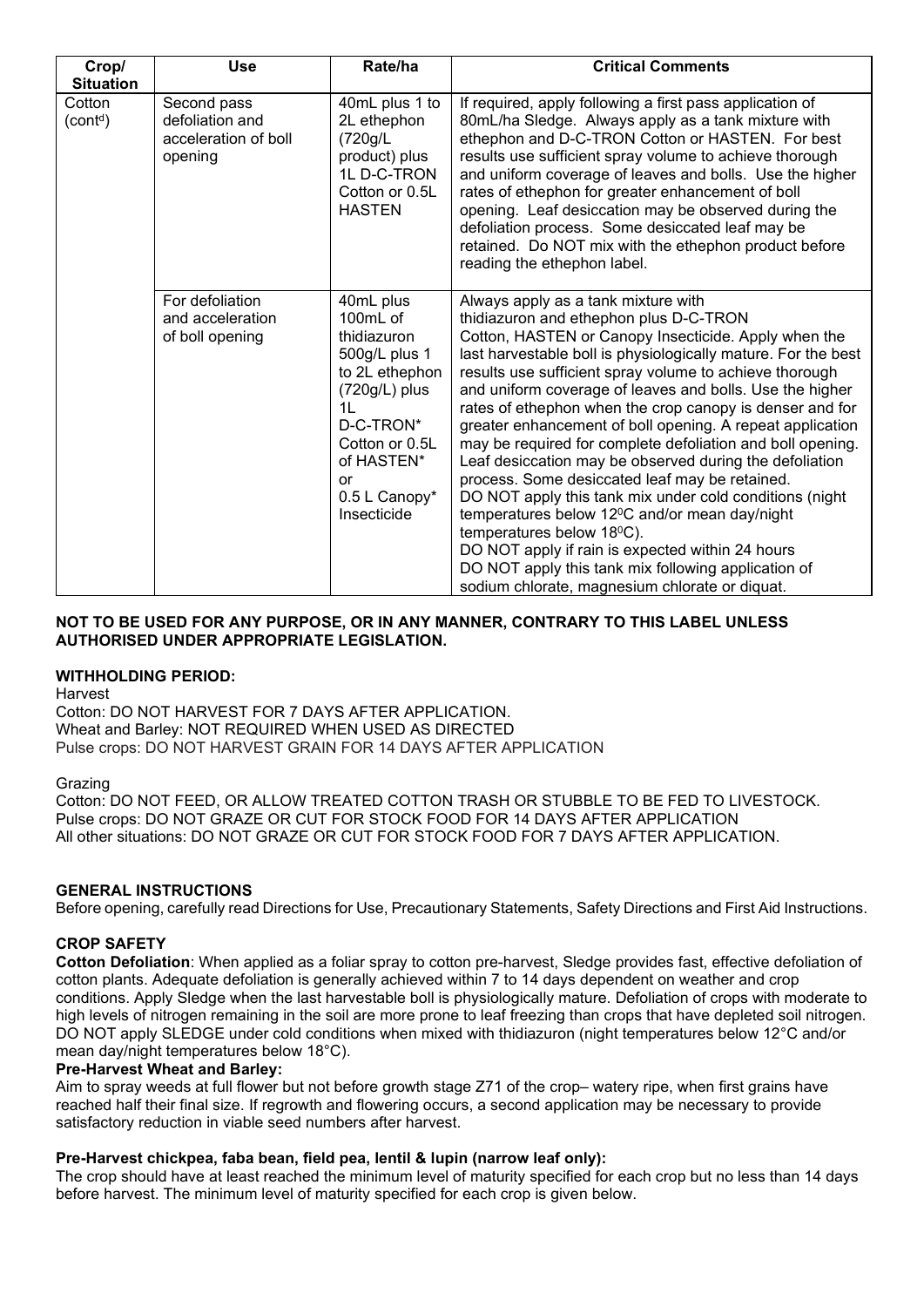**Chickpea:** Apply at or after 90–95% of the chickpea seeds have reached physiological maturity. Typically when 80- 85% of pods within crop have turned yellow-brown.

**Faba bean:** Apply at or after hilum turns black in the pods at the top of the canopy. Typically when 30- 80% of pods ripe and dark. The plant may still be green at this stage, particularly if it is a late maturing variety.

**Field pea:** Apply at or after seed moisture is less than 30%. Typically when the lower 75% of pods are brown with firm seeds and leathery pods.

**Lentil:** Apply at or after the crop starts to yellow (senesce), typically less than 15% green pods.

**Lupin:** (narrow leaf only)**:** Apply at or after 80% leaf drop. Application prior to windrowing will result in severe loss of grain yield. Not to be used with glyphosate.

Sledge may also be added to paraquat or glyphosate to improve weed control and avoid uneven maturity, improve speed of maturity, reduce broadleaf weed biomass and increase harvest efficiency. Refer to the relevant sections of the Raze or Inferno product label to establish the minimum stage of maturity for each crop and application rate.

In all cases, the application of Sledge before the designated maturity stage may cause yield reductions. Seed quality may also be adversely affected. Application to crops intended for seed production or for sprouting may result in germination percentages less than commercially acceptable.

**Fallow Weed Control:** The addition of SLEDGE to Raze (or other glyphosate products) or Inferno (or other paraquat products) may increase the rate of brownout and final control, when compared to the use of the glyphosate or paraquat products alone. Refer to the product label for Raze (or other glyphosate product) or Inferno (or other paraquat product) and select a rate suitable for the conditions and weed size in fallow situations. Sledge may be used to control volunteer cotton seedlings, including Roundup Ready (glyphosate tolerant) varieties. Sledge may be used alone with Hasten or DC Tron Cotton, applied up to the 8-10 leaf growth stage. Ensure thorough coverage is achieved. Sledge may also be used with Inferno or other paraquat products to provide control of other weeds present. Best results are achieved when cotton volunteers are actively growing. Avoid application when volunteer cotton seedlings are moisture stressed.

#### **RESISTANT WEEDS WARNING**

| -<br>. |
|--------|
|--------|

SLEDGE Herbicide is a member of the phenylpyrazole group of herbicides. Its mode of action is through a process of membrane disruption, which is initiated by the inhibition of the enzyme protoporphyrinogen oxidase. This inhibition interferes with the chlorophyll biosynthetic pathway. For weed resistance management, SLEDGE Herbicide is a Group G herbicide. Some naturally occurring weed biotypes resistant to SLEDGE Herbicide and other herbicides that inhibit the enzyme protoporphyrinogen oxidase may exist through normal genetic variability in any weed population and increase if these herbicides are used repeatedly. These resistant weeds will not be controlled by SLEDGE Herbicide or other herbicides that inhibit the enzyme protoporphyrinogen oxidase. Since the occurrence of resistant weeds is difficult to detect prior to use, Sipcam Pacific Australia Pty Ltd accepts no liability for any losses that may result from the failure of SLEDGE Herbicide or other herbicides that inhibit the enzyme protoporphyrinogen oxidase.

For Resistance Management there is a currently a CropLife Resistance Management Strategy for Group G herbicides. <https://www.croplife.org.au/resources/programs/resistance-management/specific-guidelines-for-group-g-herbicides/>

#### **MIXING**

**Cotton Defoliation:** Half fill the spray tank with good quality water and begin agitation. While agitating, add the required volume of ethephon and thidiazuron product then the required volume of Sledge, followed by the D-C-TRON, CANOPY or HASTEN and the remaining water. Prepare only enough spray solution for immediate use and do NOT stand overnight. If tank mixtures are prepared, maintain good agitation and use promptly.

**All other situations:** Half fill the spray tank with good quality water and begin agitation. While agitating, add the required volume of SLEDGE. If required, add Raze (or other glyphosate product) or Inferno (or other paraquat product) followed by the remaining water. Always add adjuvants and oils last. In all situations, prepare only enough spray solution for immediate use and do NOT stand overnight. If tank mixtures are prepared, maintain good agitation and use promptly.

#### **APPLICATION**

**Ground Application:** Boom sprayers must be fitted with mechanical or bypass agitation. Sledge works by contact action hence thorough and uniform coverage is essential. Use sufficient water and configure the boom sprayer to optimize coverage. Apply in 80 to 150L water per hectare. Higher water volumes may improve results if the weeds are very small by increasing the number of droplets per square cm. Higher water volumes may also improve coverage and hence control of larger weeds. Do not use low-drift, air induction or flood-jet nozzles. For pre-harvest applications, a minimum of 100L/ha is recommended. When tank-mixing with Raze or other glyphosate formulation OR Inferno or other paraquat formulation, observe the most restrictive directions on the respective labels.

**Aerial Application:** Apply by aircraft in at least 40L water per hectare. Ensure thorough coverage. DO NOT apply by aircraft with spray droplets smaller than a MEDIUM spray droplet size category. Apply a coarse spray droplet size category when mixing with thidiazuron for use on cotton.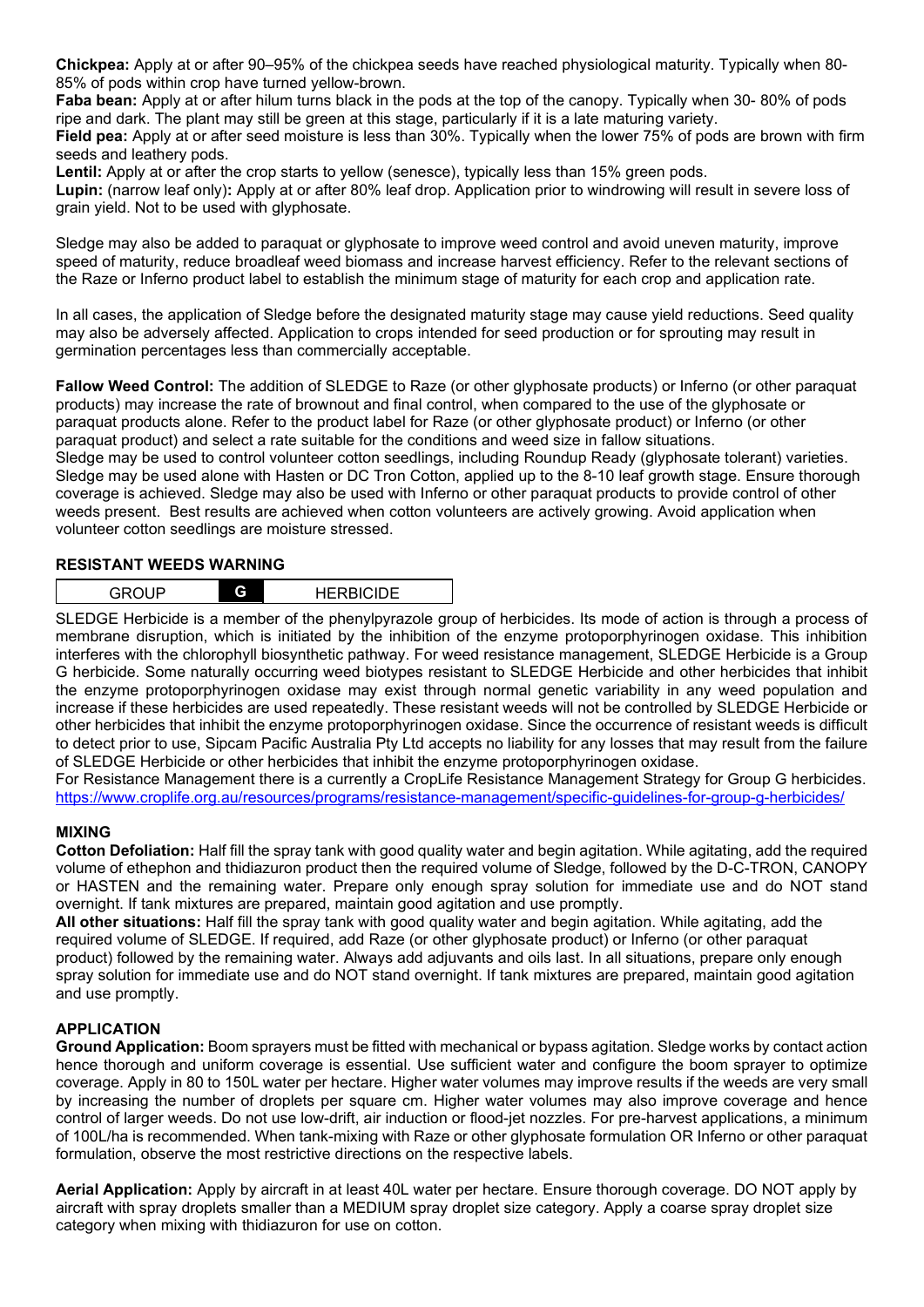#### **COMPATIBILITY:**

Sledge is compatible with Ethephon 720 Growth Regulator, Prep\* 720 Growth Regulator, Rover® Systemic Insecticide, Intruder\* Insecticide, Pegasus\* Miticide, Folidol\* M500 Insecticide Spray, HASTEN# Spray Adjuvant and D-C-TRON\* Cotton spray oil, Raze® and other formulations of glyphosate and Inferno and other formulations of paraquat, DC Tron and Hot Up. Mixtures with all other products should be tested before mixing or applying commercial quantities.

#### **EQUIPMENT CLEANING**

Do NOT allow the spray solution to dry in the application equipment. After application and before using the sprayer equipment for any other applications, the sprayer must be thoroughly cleaned. Applicators must ensure proper equipment clean-out for any other products mixed with **SLEDGE Herbicide** as provided on the other product label(s). Immediately following application, clean all equipment thoroughly with detergent or a spray tank cleaner and water as described below. Should residues of **SLEDGE Herbicide** remain in inadequately cleaned equipment, they may be released in subsequent applications and cause injury to crops.

1. Drain sprayer tank, hoses, and spray boom and thoroughly rinse with clean water the inside of the spray tank, sprayer hoses, boom, and nozzles to remove any sediment or residues.

2. Fill the tank with clean water; add an alkaline detergent or boom cleaner (follow manufacturer's directions for use). Fill tank and operate the sprayer with agitation for 15 minutes to flush hoses, boom and nozzles.

3. Drain the sprayer tank, lines, and booms. Rinse the tank with clean water and flush through the hoses, boom and nozzles. Remove and clean spray nozzles, tips and screens.

4. Dispose of all cleaning solutions, rinsate and wash waters in accordance with Federal, state and local regulations.

#### **PRECAUTIONS**

When using together with other products, consult their label safety directions

#### **Re-entry period**

DO NOT enter treated areas until spray has dried. If prior entry is necessary wear cotton overalls buttoned to the neck and wrist (or equivalent clothing) and chemical resistant gloves. Clothing must be laundered after each day's use.

#### **PROTECTION OF CROPS, NATIVE AND OTHER NON-TARGET PLANTS**

Do not apply under meteorological conditions or from spraying equipment that could be expected to cause spray to drift on to nearby susceptible crops or native vegetation.

**For SLEDGE + thidiazuron tank mix, observe the following additional constraints**:

DO NOT allow spray drift to contact trees or crops other than cotton, as this product may injure or defoliate other crops, particularly citrus, grapevines and lettuce.

To help reduce drift damage potential:

DO NOT apply by air when citrus in flush is within 8 km downwind from the point of application.

DO NOT apply by air when within 800m of lettuce.

DO NOT plant lettuce or carrots in cotton fields where SLEDGE + thidiazuron tank mix has been applied within the previous 9 months.

DO NOT plant legumes, lucerne, other root crops or leafy vegetables (besides those noted above) in cotton fields where SLEDGE + thidiazuron tank mix has been applied within the previous two months.

DO NOT plant small grains, sorghum or corn in cotton fields where SLEDGE + thidiazuron tank mix has been applied within the previous two weeks.

#### **PROTECTION OF WILDLIFE, FISH, CRUSTACEANS AND ENVIRONMENT**

Very toxic to aquatic life. Do not contaminate wetlands or watercourses with this product or used containers.

#### **STORAGE AND DISPOSAL**

Store in the closed, original container in a cool, well ventilated area. Do NOT store for prolonged periods in direct sunlight. Triple rinse containers before disposal. Add rinsings to the spray tank. Do NOT dispose of undiluted chemicals on site. If recycling, replace cap and return clean containers to recycler or designated collection point. If not recycling, break, crush, or puncture and deliver empty packaging to an approved waste management facility. If an approved waste management facility is not available, bury the empty packaging 500 mm below the surface in a disposal pit specifically marked and set up for this purpose clear of waterways, desirable vegetation and tree roots, in compliance with relevant Local, State or Territory government regulations. Do NOT burn empty containers or product.

#### **SAFETY DIRECTIONS**

Harmful if inhaled. Will damage eyes. Will irritate the skin. Avoid contact with eyes and skin. Do not inhale spray mist. If product on skin, immediately wash area with soap and water. When using together with other products, consult their label safety directions. When opening the container and preparing the spray, wear cotton overalls buttoned to the neck and wrist (or equivalent clothing) and a washable hat, elbow-length chemical resistant gloves and face shield or goggles. Wash hands after use. After each day's use, wash gloves, face shield or goggles and contaminated clothing.